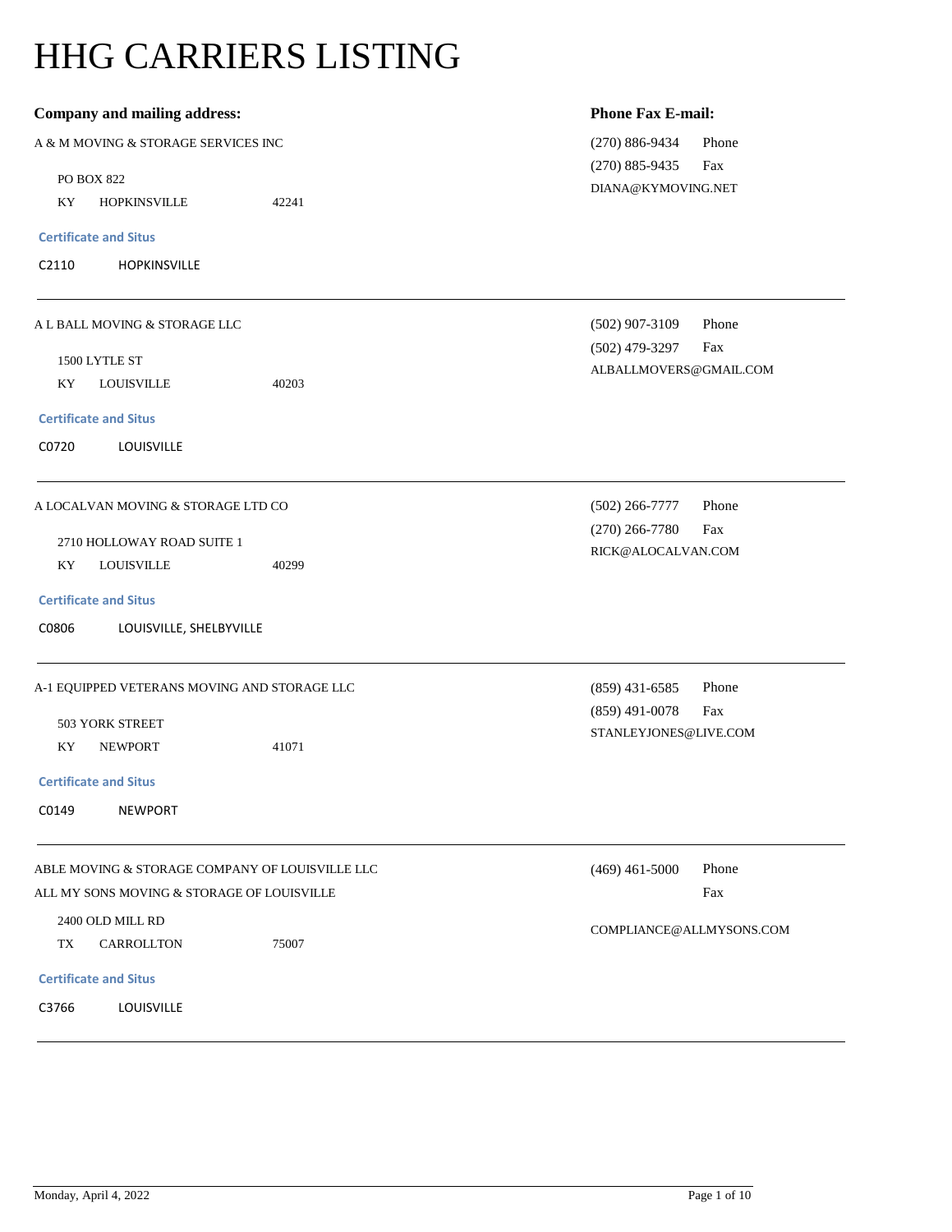| <b>Company and mailing address:</b>              |       | <b>Phone Fax E-mail:</b> |       |
|--------------------------------------------------|-------|--------------------------|-------|
| ALL ABOUT MOVING CO                              |       | $(859)$ 491-9444         | Phone |
| PO BOX 16049                                     |       | STEVENEGAN45@GMAIL.COM   | Fax   |
| KY<br><b>LUDLOW</b>                              | 41016 |                          |       |
| <b>Certificate and Situs</b>                     |       |                          |       |
| C0569<br>LUDLOW                                  |       |                          |       |
| ALL MY SONS MOVING AND STORAGE OF CINCINNATI LLC |       | $(513) 579 - 9600$       | Phone |
| 2400 OLD MILL ROAD                               |       |                          | Fax   |
| TX<br>CARROLLTON                                 | 75007 | AMIJARES@ALLMYSONS.COM   |       |
| <b>Certificate and Situs</b>                     |       |                          |       |
| C4216<br><b>HAMILTON</b>                         |       |                          |       |
| B R SUTTON MOVING AND STORAGE INC                |       | $(606)$ 843-2727         | Phone |
| 350 WEST HIGHWAY 3094                            |       | $(606)$ 878-8005         | Fax   |
| KY<br><b>EAST BERNSTADT</b>                      | 40741 | BENJAMINSUTTON@YMAIL.COM |       |
| <b>Certificate and Situs</b>                     |       |                          |       |
| C3298<br><b>EAST BERNSTADT</b>                   |       |                          |       |
| <b>BEAUTIFUL PLANET LLC</b>                      |       | $(513)$ 205-5851         | Phone |
| TWO MEN AND A TRUCK                              |       |                          | Fax   |
| 1091 READING ROAD                                |       | MJLALLY13@GMAIL.COM      |       |
| OH<br>MASON                                      | 45040 |                          |       |
| <b>Certificate and Situs</b>                     |       |                          |       |
| C3885<br>ERLANGER                                |       |                          |       |
| <b>BEAUTIFUL WORLD LLC</b>                       |       | $(859)$ 335-6683         | Phone |
| TWO MEN AND A TRUCK LEXINGTON KY                 |       | $(859)$ 225-3531         | Fax   |
| 1091 READING RD                                  |       | MJLALLY13@GMAIL.COM      |       |
| <b>MASON</b><br><b>OH</b>                        | 45040 |                          |       |
| <b>Certificate and Situs</b>                     |       |                          |       |
| C3795<br>LEXINGTON                               |       |                          |       |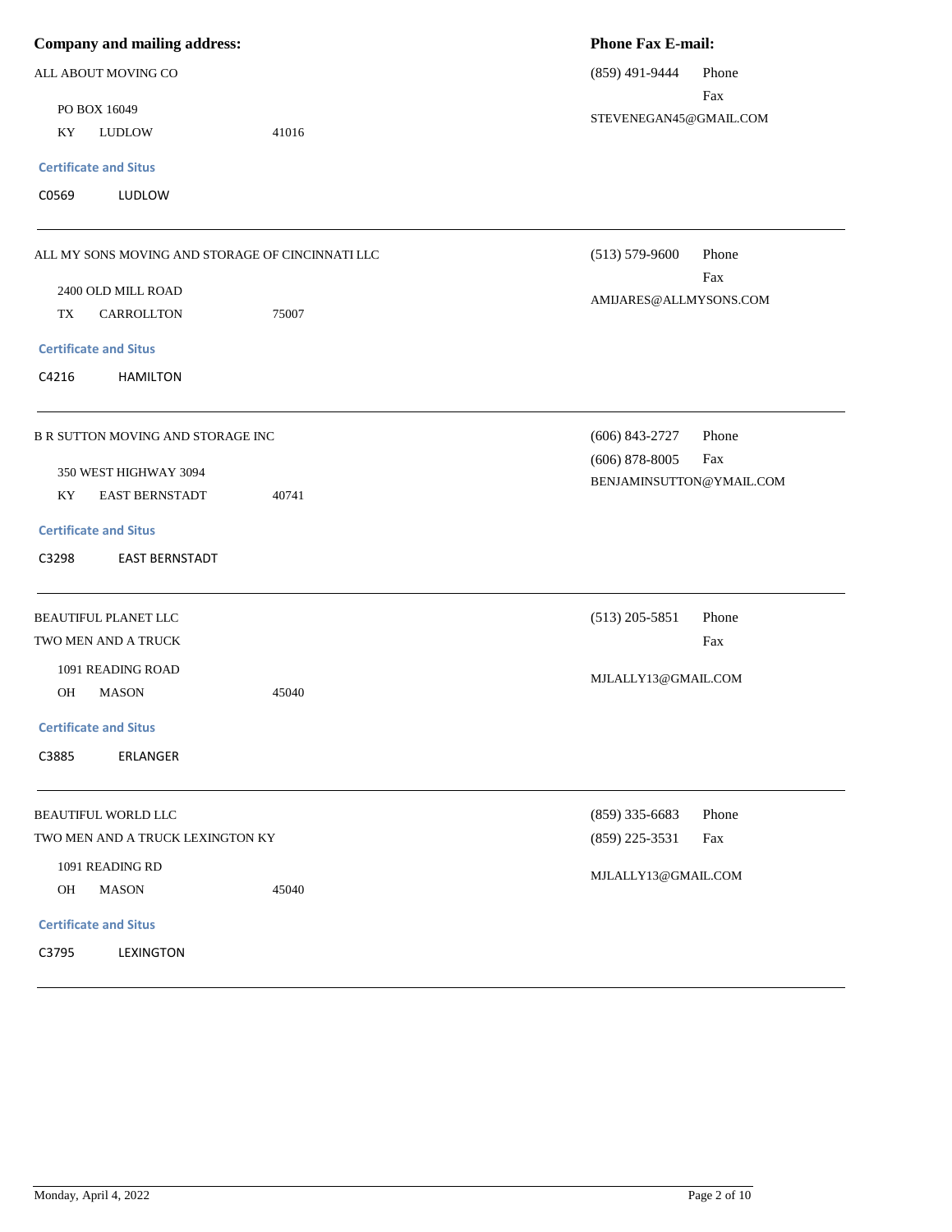| Company and mailing address:     |       | <b>Phone Fax E-mail:</b>            |
|----------------------------------|-------|-------------------------------------|
| BELMONT MOVING CORP              |       | $(812)$ 423-5425<br>Phone           |
|                                  |       | $(812)$ 423-5098<br>Fax             |
| 2825 MAXX ROAD                   |       | ROBBINSSHKR@AOL.COM BELMONT1@EVANS  |
| <b>EVANSVILLE</b><br>$_{\rm IN}$ | 47711 |                                     |
| <b>Certificate and Situs</b>     |       |                                     |
| C0228<br>OWENSBORO               |       |                                     |
|                                  |       |                                     |
| BERGER TRANSFER & STORAGE INC    |       | Phone<br>$(651) 634 - 3428$         |
|                                  |       | $(651) 634 - 3402$<br>Fax           |
| 3410 ROBARDS COURT               |       | DUSTINS@BERGERALLIED.COM            |
| <b>LOUISVILLE</b><br>KY          | 40218 |                                     |
| <b>Certificate and Situs</b>     |       |                                     |
| C3847<br>LOUISVILLE              |       |                                     |
|                                  |       |                                     |
| <b>BERNARD HEDGER</b>            |       | $(859)$ 491-5628<br>Phone           |
|                                  |       | Fax                                 |
| 2247 DIANA PLACE                 |       | STEVENHEDGER@INSIGHTBB.COM MLHEDGE2 |
| <b>COVINGTON</b><br>KY           | 41011 |                                     |
| <b>Certificate and Situs</b>     |       |                                     |
| C0415<br><b>COVINGTON</b>        |       |                                     |
|                                  |       |                                     |
| BIG BLUE MOVING LLC              |       | Phone<br>$(859)$ 948-3226           |
| 203 BIG RUN ROAD                 |       | Fax                                 |
| <b>LEXINGTON</b><br>KY.          | 40503 | R.J.BRUNER2@HOTMAIL.COM             |
|                                  |       |                                     |
| <b>Certificate and Situs</b>     |       |                                     |
| C4194<br><b>FAYETTE</b>          |       |                                     |
|                                  |       |                                     |
| BRADLEY LEWIS VANHOOSE           |       | $(502)$ 517-2866<br>Phone           |
| WORRY FREE MOVING KY LLC         |       | Fax                                 |
| <b>401 LEMON DROP LANE</b>       |       | WORRYFREEMOVINGKY@GMAIL.COM         |
| <b>LEXINGTON</b><br>KY           | 40511 |                                     |
| <b>Certificate and Situs</b>     |       |                                     |
| C4463<br>FAYETTE                 |       |                                     |
|                                  |       |                                     |
|                                  |       |                                     |
| CAIN MOVING SERVICES LLC         |       | (859) 339-3737<br>Phone             |
| PO BOX 1809                      |       | Fax<br>CAINPATRICK1985@GMAIL.COM    |
| KY<br><b>DANVILLE</b>            | 40423 |                                     |
| <b>Certificate and Situs</b>     |       |                                     |
| C4407<br><b>BOYLE</b>            |       |                                     |
|                                  |       |                                     |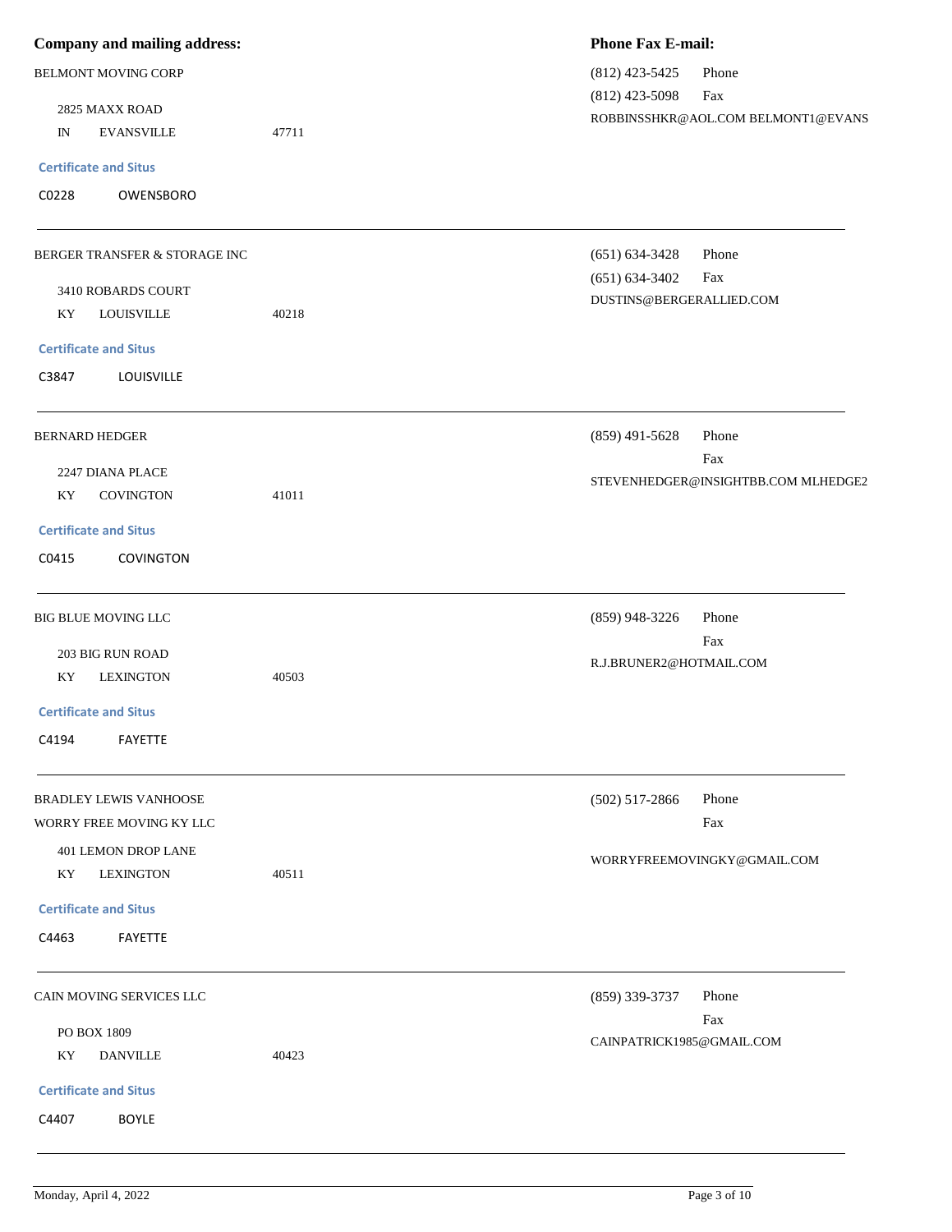| Company and mailing address: |                                               | <b>Phone Fax E-mail:</b> |                                |                                  |
|------------------------------|-----------------------------------------------|--------------------------|--------------------------------|----------------------------------|
| CHAPPELL MOVER LLC           |                                               | $(502)$ 772-1076         | Phone                          |                                  |
| <b>CHAPPELL MOVERS</b>       |                                               |                          |                                | Fax                              |
| 106 HILLSIDE LN              |                                               |                          | CHAPPELL_M@AOL.COM PERRY SMITH |                                  |
| KY                           | <b>LOUISVILLE</b>                             | 40229                    |                                |                                  |
|                              | <b>Certificate and Situs</b>                  |                          |                                |                                  |
| C4318                        | <b>JEFFERSON</b>                              |                          |                                |                                  |
|                              | COFFMAN MOVING SERVICES LLC                   |                          | $(270)$ 871-9337               | Phone                            |
|                              | 2394 TIPPETT RD                               |                          |                                | Fax                              |
| KY                           | <b>MANITOU</b>                                | 42436                    | WTCOFFMAN@GMAIL.COM            |                                  |
|                              | <b>Certificate and Situs</b>                  |                          |                                |                                  |
| C4356                        | <b>HOPKINS</b>                                |                          |                                |                                  |
|                              | COLEMAN AMERICAN MOVING SERVICES INC          |                          | (334) 714-9395                 | Phone                            |
|                              | PO BOX 960                                    |                          | $(502)$ 426-3735               | Fax                              |
| AL                           | MIDLAND CITY                                  | 36350                    | GWEN.VICKERS@COVAN.COM         |                                  |
|                              | <b>Certificate and Situs</b>                  |                          |                                |                                  |
| C4236                        | <b>JEFFERSON</b>                              |                          |                                |                                  |
|                              | <b>CORVIN WALTER</b><br>CORVINS INTOWN MOVING |                          | $(270)$ 352-0651               | Phone<br>Fax                     |
|                              | 310 S DIXIE BLVD                              |                          |                                | DENISE@CORVINSFLOORCOVERINGS.COM |
| KY                           | <b>RADCLIFF</b>                               | 40160                    |                                |                                  |
|                              | <b>Certificate and Situs</b>                  |                          |                                |                                  |
| C3006                        | ELIZABETHTOWN                                 |                          |                                |                                  |
|                              | DARLENE'S MOVING CREW LLC                     |                          | $(270)$ 399-1997               | Phone                            |
|                              | 320 SANDCUT RD                                |                          |                                | Fax                              |
| KY                           | MADISONVILLE                                  | 42431                    | WESLEYLAMBDIN@YAHOO.COM        |                                  |
|                              | <b>Certificate and Situs</b>                  |                          |                                |                                  |
| C4367                        | <b>HOPKINS</b>                                |                          |                                |                                  |
|                              |                                               |                          |                                |                                  |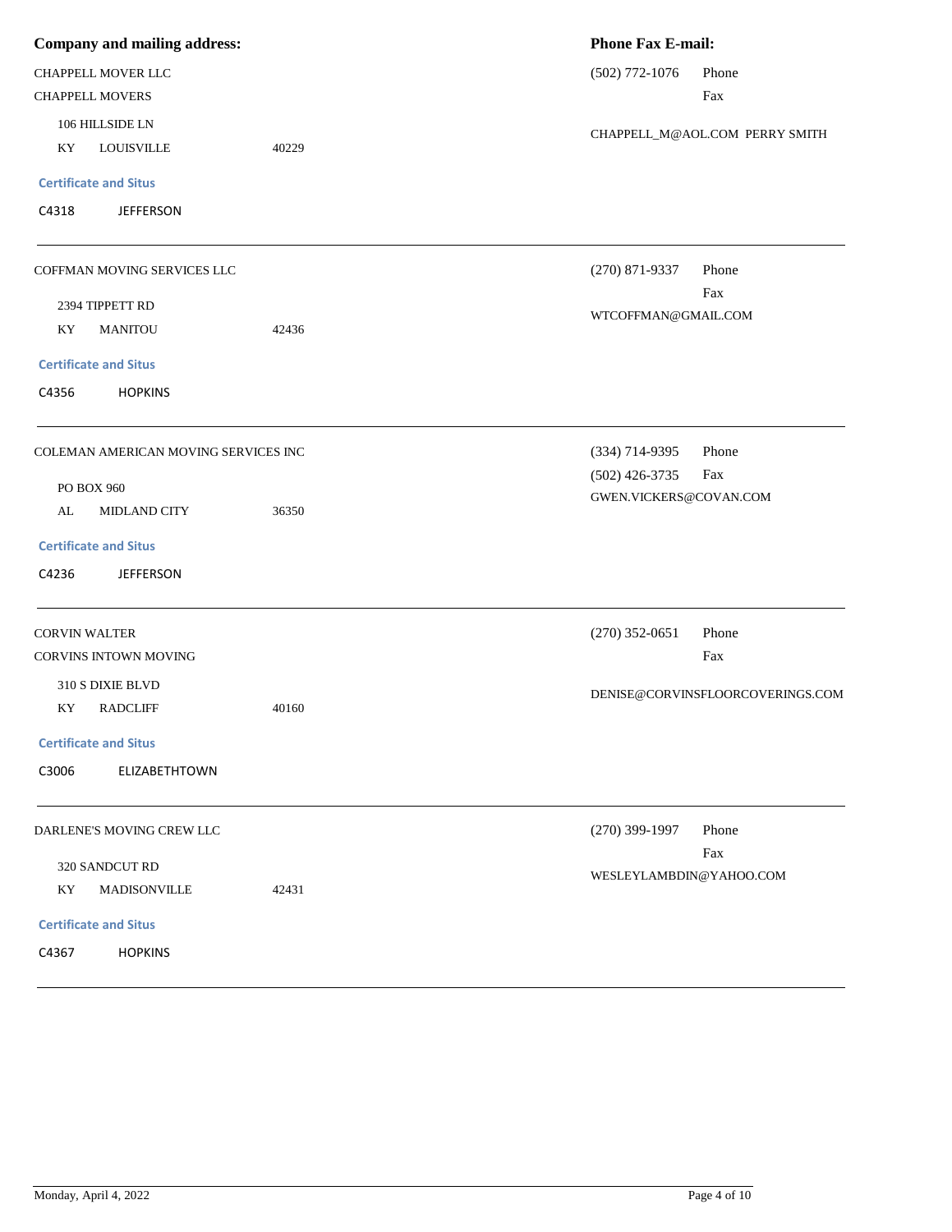| <b>Company and mailing address:</b>                      |       | <b>Phone Fax E-mail:</b>   |                             |  |
|----------------------------------------------------------|-------|----------------------------|-----------------------------|--|
| DZ MOVING AND STORAGE LLC                                |       | $(502)$ 224-0856           | Phone                       |  |
| DZ MOVING                                                |       | $(502)$ 491-3423           | Fax                         |  |
| 2157 WATTERSON TRAIL<br>KY<br><b>LOUISVILLE</b><br>40299 |       | STANDZ88@YAHOO.COM         |                             |  |
| <b>Certificate and Situs</b>                             |       |                            |                             |  |
| C4012<br>LOUISVILLE                                      |       |                            |                             |  |
| EAGLE CREEK JUNK HAULERS INC                             |       | $(859)$ 321-2832           | Phone                       |  |
| 2 DUDES MOVING                                           |       |                            | Fax                         |  |
| 203 LISLE INDUSTRIAL AVE<br><b>STE 102</b>               |       |                            | ANDREW@2DUDESMOVINGKY.COM   |  |
| KY<br><b>LEXINGTON</b>                                   | 40511 |                            |                             |  |
| <b>Certificate and Situs</b>                             |       |                            |                             |  |
| C3868<br>SPARTA                                          |       |                            |                             |  |
| EVANSVILLE MOVERS LLC                                    |       | $(616)$ 426-9689           | Phone                       |  |
| 1115 TAYLOR AVE NORTH                                    |       |                            | Fax                         |  |
| <b>SUITE 112</b>                                         |       | SCOTT.BLISS@TWOMEN.COM     |                             |  |
| MI<br><b>GRAND RAPIDS</b>                                | 49503 |                            |                             |  |
| <b>Certificate and Situs</b>                             |       |                            |                             |  |
| C4425<br>HENDERSON                                       |       |                            |                             |  |
| FROM HERE TO THERE LLC                                   |       | $(859) 893 - 2602$         | Phone                       |  |
| 815 COOPER DRIVE                                         |       | $(859) 523 - 3483$         | Fax                         |  |
| KY<br><b>LEXINGTON</b>                                   | 40502 |                            | FROMHERETOTHEREKY@GMAIL.COM |  |
| <b>Certificate and Situs</b>                             |       |                            |                             |  |
| C4374<br><b>FAYETTE</b>                                  |       |                            |                             |  |
| <b>JB AMBURGEY LLC</b>                                   |       | $(502)$ 875-2434           | Phone                       |  |
| WILLIAM HH JOHNSON MOVING AND STORAGE                    |       |                            | Fax                         |  |
| 4720 LOUISVILLE ROAD                                     |       | JASON@WILLIAMHHJOHNSON.COM |                             |  |
| KY<br><b>FRANKFORT</b>                                   | 40601 |                            |                             |  |
| <b>Certificate and Situs</b>                             |       |                            |                             |  |
| C3828<br><b>FRANKFORT</b>                                |       |                            |                             |  |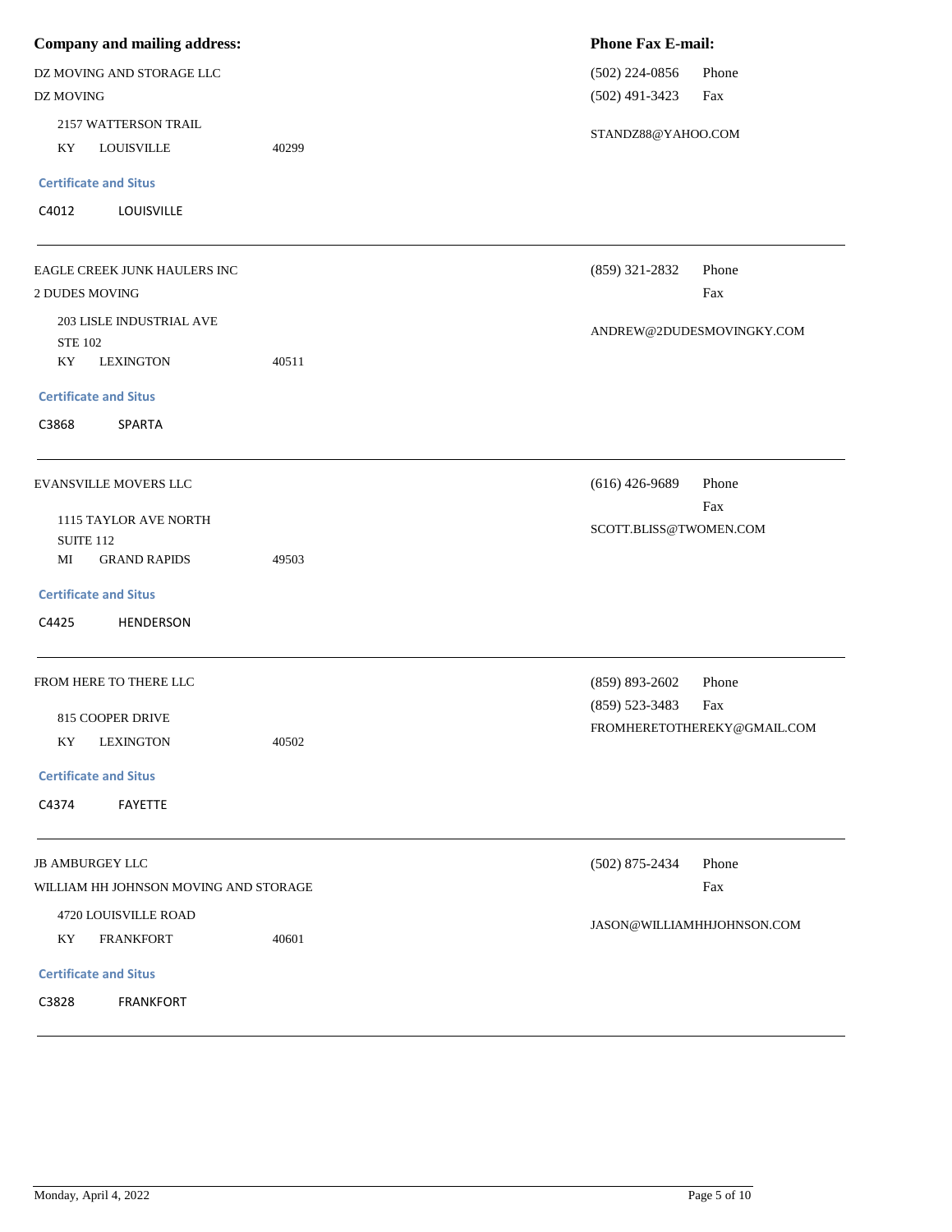| <b>Company and mailing address:</b>   |                                        | <b>Phone Fax E-mail:</b> |                          |                               |       |  |
|---------------------------------------|----------------------------------------|--------------------------|--------------------------|-------------------------------|-------|--|
| JOHN MOYERS<br><b>MOYERS TRANSFER</b> |                                        |                          |                          | $(606)$ 248-3804              | Phone |  |
|                                       |                                        |                          |                          | Fax                           |       |  |
| PO BOX 1207                           |                                        |                          | MOYERSTRANSFER@YAHOO.COM |                               |       |  |
| KY                                    | MIDDLESBORO                            | 40965                    |                          |                               |       |  |
|                                       | <b>Certificate and Situs</b>           |                          |                          |                               |       |  |
| C0968                                 | MIDDLESBORO                            |                          |                          |                               |       |  |
|                                       | KENTUCKY LAKE MOVING LLC               |                          |                          | $(270)$ 753-2447              | Phone |  |
|                                       | <b>40 NEALE TRAIL</b>                  |                          |                          | Fax<br>HARLOWMOVING@GMAIL.COM |       |  |
| KY                                    | <b>MURRAY</b>                          | 42071                    |                          |                               |       |  |
|                                       | <b>Certificate and Situs</b>           |                          |                          |                               |       |  |
| C4336                                 | CALLOWAY                               |                          |                          |                               |       |  |
|                                       | KENTUCKY MOVING & STORAGE SERVICES INC |                          |                          | $(270) 886 - 6314$            | Phone |  |
|                                       | PO BOX 373                             |                          |                          | $(270) 885 - 5335$            | Fax   |  |
| KY                                    | <b>HOPKINSVILLE</b>                    | 42241                    |                          | GREG@KYMOVING.NET             |       |  |
|                                       | <b>Certificate and Situs</b>           |                          |                          |                               |       |  |
| C0471                                 | MADISONVILLE                           |                          |                          |                               |       |  |
|                                       | KENTUCKY WAREHOUSE SERVICES INC        |                          |                          | $(270) 886 - 6314$            | Phone |  |
|                                       | PO BOX 373                             |                          |                          | $(270) 885 - 5335$            | Fax   |  |
| KY                                    | <b>HOPKINSVILLE</b>                    | 42241                    |                          | OPERATIONS@KYMOVING.NET       |       |  |
|                                       | <b>Certificate and Situs</b>           |                          |                          |                               |       |  |
| C0959                                 | MADISONVILLE                           |                          |                          |                               |       |  |
| LALLY-RIES, LLC                       |                                        |                          |                          | $(513)$ 205-5851              | Phone |  |
|                                       | TWO MEN AND A TRUCK GREATER LOUISVILLE |                          |                          |                               | Fax   |  |
| 1091 READING ROAD                     |                                        | MICHAEL.LALLY@TWOMEN.COM |                          |                               |       |  |
| OH                                    | <b>MASON</b>                           | 45040                    |                          |                               |       |  |
|                                       | <b>Certificate and Situs</b>           |                          |                          |                               |       |  |
| C3448                                 | LOUISVILLE                             |                          |                          |                               |       |  |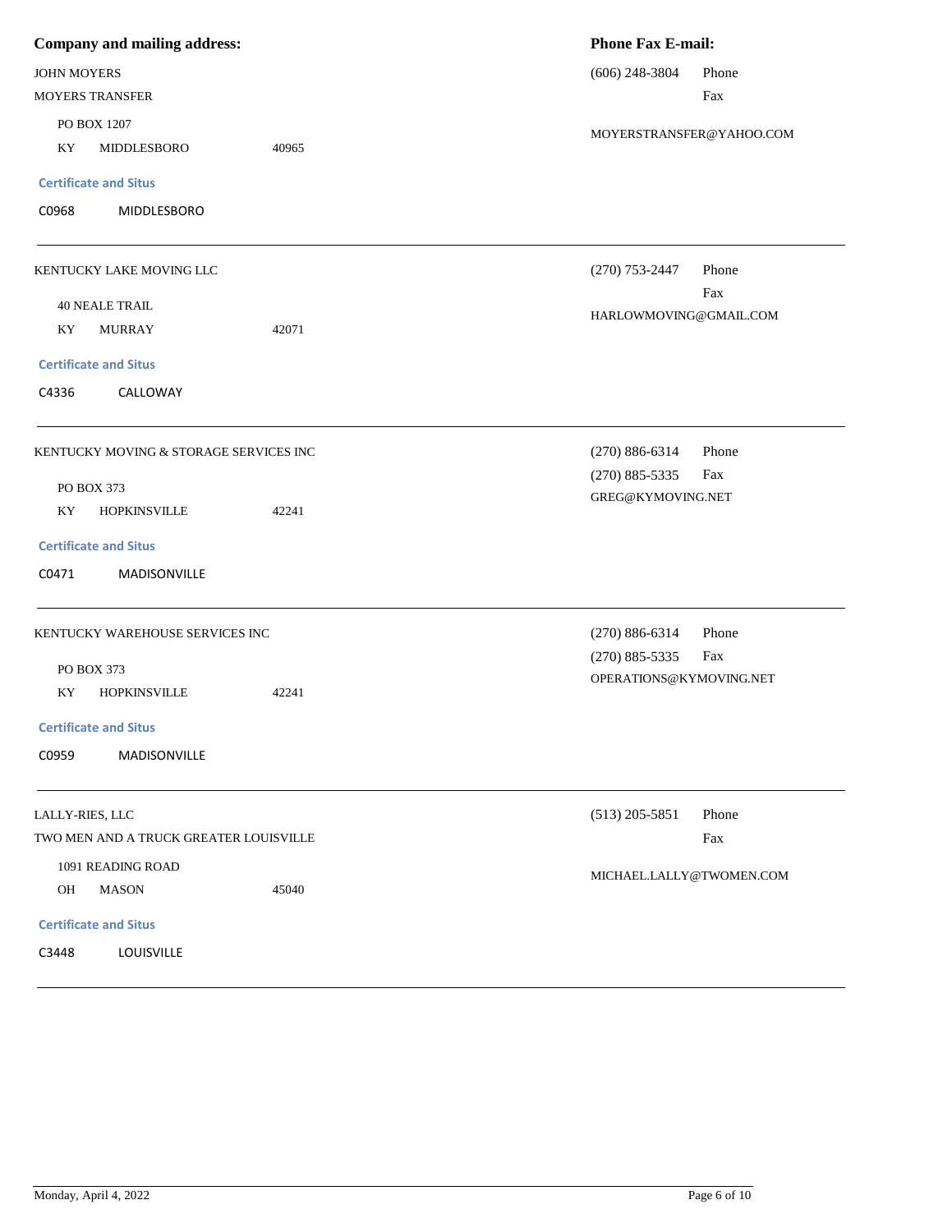| Company and mailing address:                        | <b>Phone Fax E-mail:</b>      |
|-----------------------------------------------------|-------------------------------|
| LITTLE GUYS MOVERS INC                              | $(940)$ 383-1717<br>Phone     |
|                                                     | $(940)$ 484-8964<br>Fax       |
| 308 N CARROLL BLVD                                  | JEFF@LITTLEGUYS.COM           |
| TX<br><b>DENTON</b><br>76201                        |                               |
| <b>Certificate and Situs</b>                        |                               |
| C3829<br>165 MIDLAND AVENUE, LEXINGTON, KY 40508    |                               |
| MADISON TRANSFER & STORAGE INC                      | Phone<br>$(812)$ 265-4923     |
| COLUMBUS TRANSFER & STORAGE INC                     | Fax<br>$(812)$ 265-4924       |
| 511 WEST STATE ST                                   |                               |
| IN<br><b>MADISON</b><br>47250                       | DREW@MADISON-TRANSFER.NET     |
| <b>Certificate and Situs</b>                        |                               |
| C1153<br>MADISON, IN                                |                               |
|                                                     |                               |
| MCSB MOVING SERVICES LLC                            | $(937)$ 673-3013<br>Phone     |
| YOU MOVE ME                                         | Fax                           |
| PO BOX 213                                          |                               |
| OH<br><b>MASON</b><br>45040                         | CLIFFBRAHM@YOUMOVEME.COM      |
| <b>Certificate and Situs</b>                        |                               |
|                                                     |                               |
| C4021<br><b>BOONE</b>                               |                               |
| MJ LLC                                              | Phone<br>$(859)$ 226-0426     |
| COLLEGE HUNKS HAULING JUNK AND COLLEGE HUNKS MOVING | Fax                           |
| 125 TRADE STREET STE H                              | MARTY.VAUGHN@CHHJ.COM         |
| 40511<br>KY<br><b>LEXINGTON</b>                     |                               |
| <b>Certificate and Situs</b>                        |                               |
| C3966<br>LEXINGTON                                  |                               |
| MONTE LE GRAND INC                                  | $(502)$ 216-4880<br>Phone     |
|                                                     | Fax                           |
| 3641 TAYLOR BLVD.                                   | MONTELEGRANDINC1967@GMAIL.COM |
| <b>LOUISVILLE</b><br>KY<br>40215                    |                               |
| <b>Certificate and Situs</b>                        |                               |
| C4015<br>LOUISVILLE                                 |                               |
|                                                     |                               |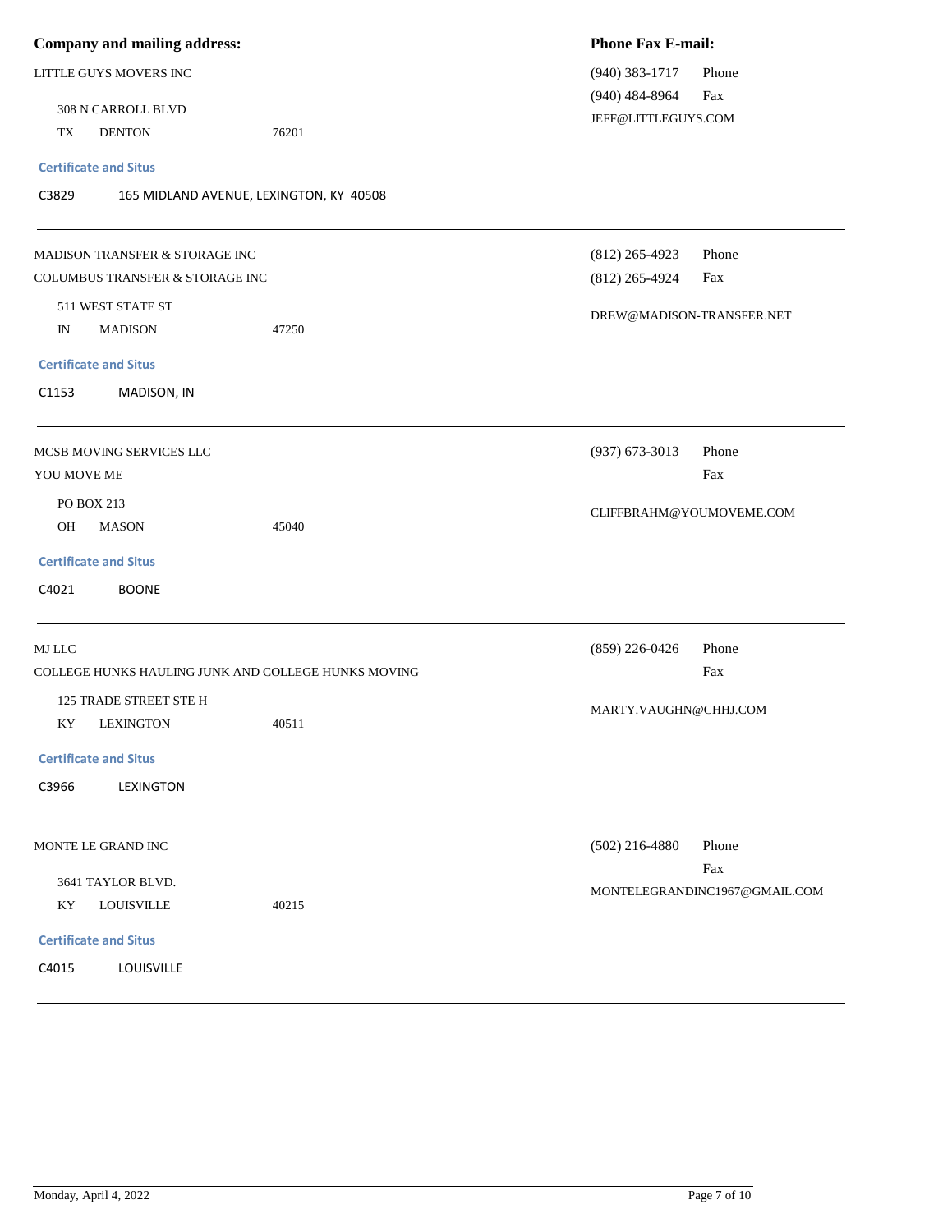| Company and mailing address:              |       | <b>Phone Fax E-mail:</b>                  |  |  |
|-------------------------------------------|-------|-------------------------------------------|--|--|
| MOVE RITE TRANSFER & STORAGE CO INC       |       | $(606)$ 325-1414<br>Phone                 |  |  |
| 1300 GREENUP AVENUE                       |       | $(606)$ 329-1133<br>Fax                   |  |  |
| KY<br><b>ASHLAND</b>                      | 41101 | EDSPEARS@MOVERITETRANSFER.COM             |  |  |
| <b>Certificate and Situs</b>              |       |                                           |  |  |
| C0934<br>ASHLAND                          |       |                                           |  |  |
| MY 3 SONS MOVING LLC                      |       | Phone<br>$(859)$ 317-3006                 |  |  |
| PO BOX 480                                |       | Fax                                       |  |  |
| KY<br><b>RICHMOND</b>                     | 40476 | DAVID@MY3SONSMOVING.COM                   |  |  |
| <b>Certificate and Situs</b>              |       |                                           |  |  |
| C4258<br><b>CLARK</b>                     |       |                                           |  |  |
| MYRIAD SOLUTIONS LLC                      |       | $(502)$ 290-8121<br>Phone                 |  |  |
| <b>COLLEGE HUNKS HAULING JUNK</b>         |       | Fax                                       |  |  |
| 1924 PRODUCTION COURT                     |       | BILL.MARTIN@CHHJ.COM                      |  |  |
| <b>LOUISVILLE</b><br>KY                   | 40299 |                                           |  |  |
| <b>Certificate and Situs</b>              |       |                                           |  |  |
| C4244<br><b>JEFFERSON</b>                 |       |                                           |  |  |
| NEAL CLAYTON LLC                          |       | $(270) 791 - 1755$<br>Phone               |  |  |
| THE FIREMEN MOVING CO                     |       | Fax                                       |  |  |
| 2751 GRIFFIN DRIVE                        |       | NEAL.CLAYTON@YMAIL.COM                    |  |  |
| <b>BOWLING GREEN</b><br>KY                | 42101 |                                           |  |  |
| <b>Certificate and Situs</b>              |       |                                           |  |  |
| C3646<br><b>BOWLING GREEN</b>             |       |                                           |  |  |
| NELSON MARKESBERY MOVING & STORAGE CO INC |       | $(859)$ 371-8111<br>Phone                 |  |  |
| 7370 INDUSTRIAL ROAD                      |       | $(859)$ 371-8657<br>Fax                   |  |  |
| KY<br><b>FLORENCE</b>                     | 41042 | $\verb+MMA@MARKESBERYALLIEDMOVING. COM\\$ |  |  |
| <b>Certificate and Situs</b>              |       |                                           |  |  |
| C0918<br><b>FLORENCE</b>                  |       |                                           |  |  |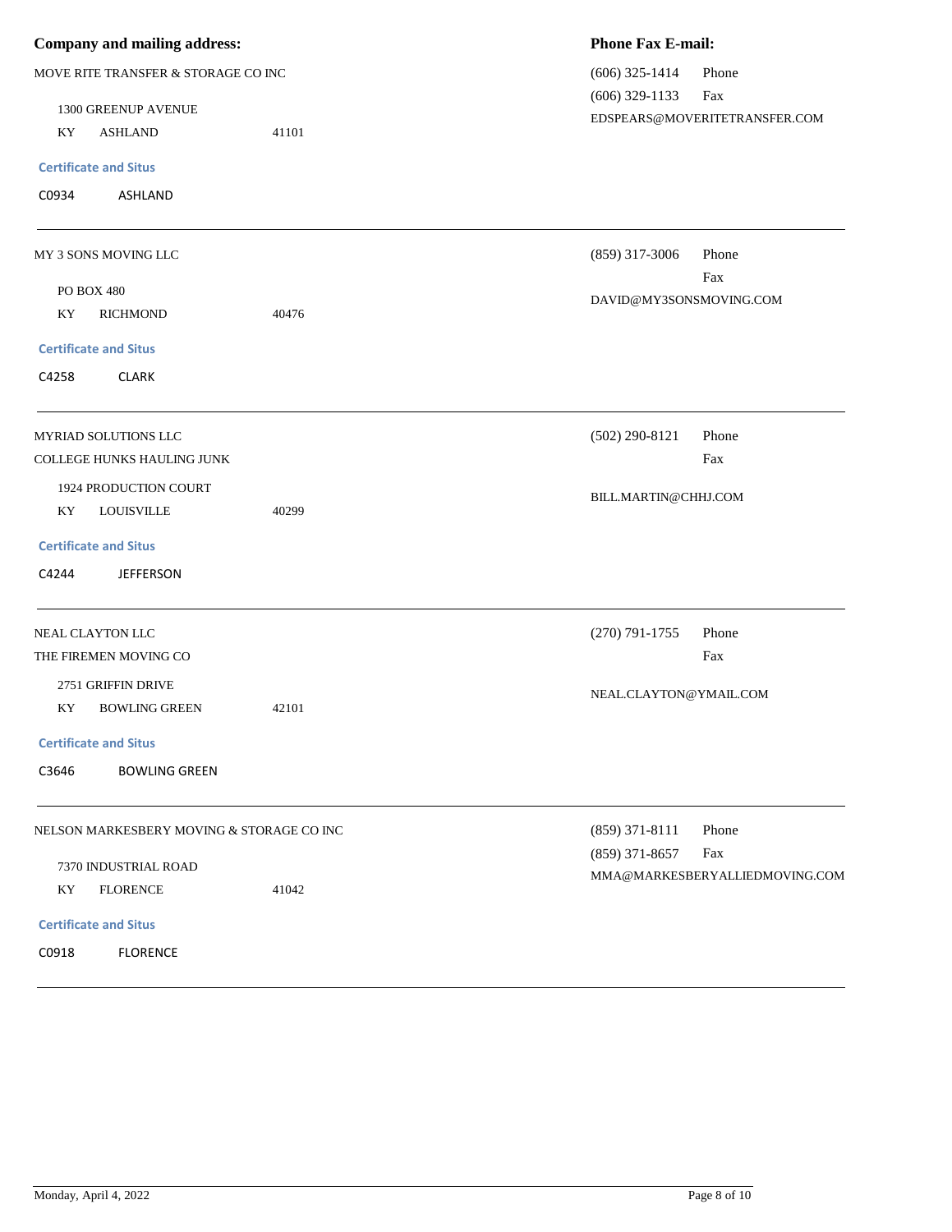| Company and mailing address:         |                                                  | <b>Phone Fax E-mail:</b>                             |                             |  |
|--------------------------------------|--------------------------------------------------|------------------------------------------------------|-----------------------------|--|
| NR PROPERTIES LLC                    |                                                  | $(502)$ 618-1902<br>Phone<br>$(502)$ 254-7638<br>Fax |                             |  |
| EDWARD NEUTZ SONS & DAUGHTERS MOVING |                                                  |                                                      |                             |  |
| 1861 WILLIAMSON CT                   |                                                  | JAMI@ENEUTZMOVING.COM                                |                             |  |
| <b>LOUISVILLE</b><br>KY              | 40245                                            |                                                      |                             |  |
| <b>Certificate and Situs</b>         |                                                  |                                                      |                             |  |
| C3561<br><b>PADUCAH</b>              | LOUISVILLE, LEXINGTON, MADISONVILLE, OWENSBORO & |                                                      |                             |  |
| PLANES MOVING AND STORAGE INC        |                                                  | $(513)$ 759-6000                                     | Phone                       |  |
| 9823 CINCINNATI DAYTON ROAD          |                                                  | $(513)$ 759-3699                                     | Fax                         |  |
| OH<br><b>WESTCHESTER</b>             | 45069                                            |                                                      | JADLETA@PLANESCOMPANIES.COM |  |
| <b>Certificate and Situs</b>         |                                                  |                                                      |                             |  |
| C0945<br>WEST CHESTER, OHIO          |                                                  |                                                      |                             |  |
| SAFEWAY MOVING & STORAGE INC         |                                                  | $(859)$ 253-0891                                     | Phone                       |  |
| 772 WINCHESTER RD #1105              |                                                  | $(859)$ 225-1694                                     | Fax                         |  |
| KY<br><b>LEXINGTON</b>               | 40505                                            | KWEST@VINCENTFISTER.COM                              |                             |  |
|                                      |                                                  |                                                      |                             |  |
| <b>Certificate and Situs</b>         |                                                  |                                                      |                             |  |
| C0067<br>LEXINGTON                   |                                                  |                                                      |                             |  |
| SAUNIER MOVING & STORAGE INC         |                                                  | $(859)$ 233-2383                                     | Phone                       |  |
| SAUNIER NORTH AMERICAN               |                                                  |                                                      | Fax                         |  |
| 1900 FORTUNE DRIVE                   |                                                  | EDSAUNIER@BELLSOUTH.NET                              |                             |  |
| <b>WINCHESTER</b><br>KY              | 40391                                            |                                                      |                             |  |
| <b>Certificate and Situs</b>         |                                                  |                                                      |                             |  |
| C1280<br>LEXINGTON                   |                                                  |                                                      |                             |  |
| SEXTON & SONS MOVING & STORAGE INC   |                                                  | $(859) 623 - 3090$                                   | Phone                       |  |
| <b>131 EAST WATER STREET</b>         |                                                  |                                                      | Fax                         |  |
| KY.<br><b>RICHMOND</b>               | 40475                                            | SEXTONANDSONS@AOL.COM                                |                             |  |
| <b>Certificate and Situs</b>         |                                                  |                                                      |                             |  |
| C0241<br>RICHMOND & BEREA            |                                                  |                                                      |                             |  |